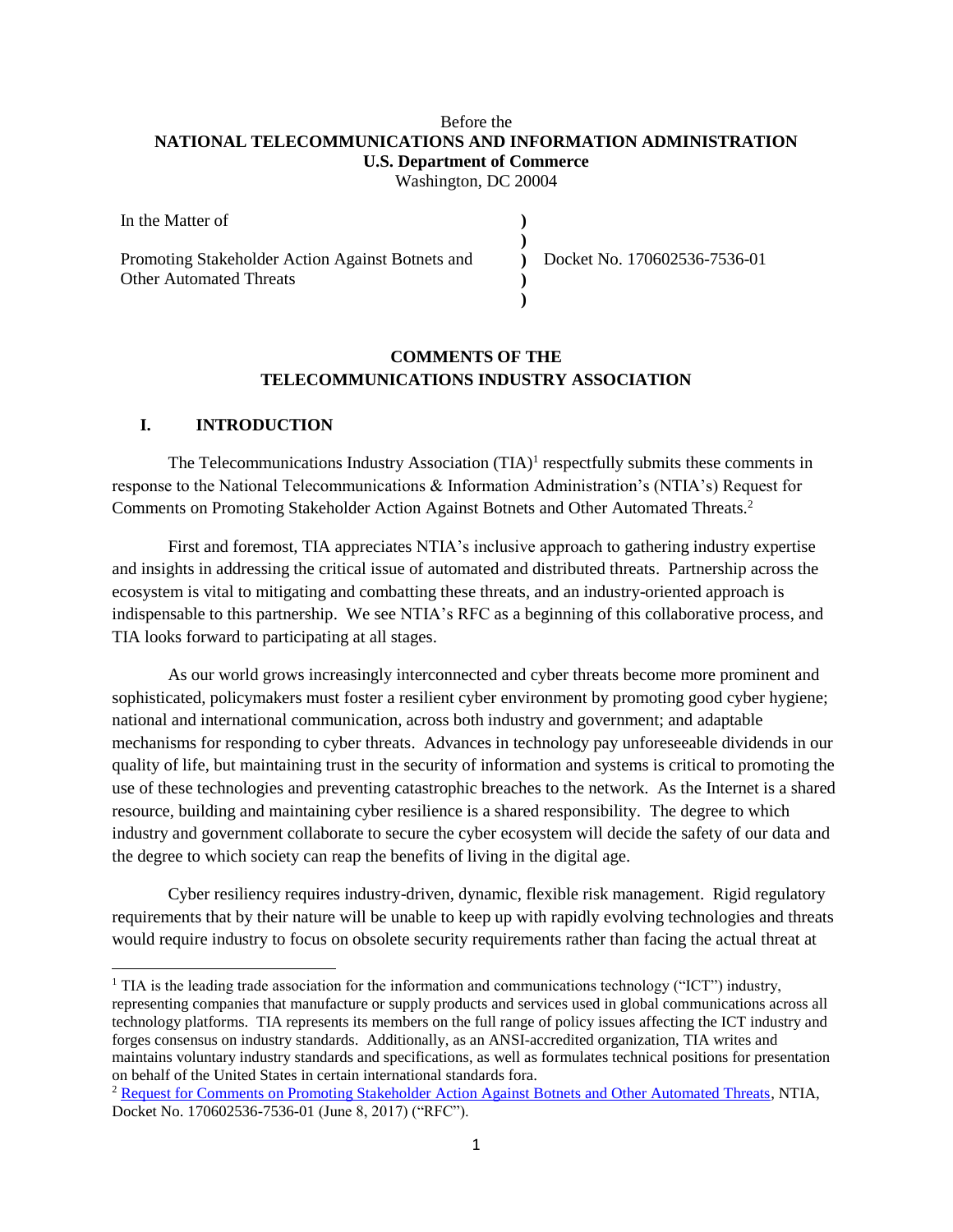hand, effectively making systems less secure. Policymakers should continue to strengthen the broader cyber ecosystem through multistakeholder efforts to develop common understanding of cyber risk management, promote best practices, and provide sufficient resources to address current and emerging threats.

Ecosystem-wide threats like botnets demand a collaborative, grassroots approach to develop resiliency across the ecosystem. Cyber resiliency requires security by design and intentionality regarding what gets connected and what does not, but must also account for the reality that nearly all devices and systems are vulnerable to compromise by sophisticated actors. In order to reap the incalculable benefits of the Internet of Things (IoT), policymakers and enterprises must operate from a risk-based mindset while balancing the goal of mitigating damage after attacks occur with the practical challenges of doing so.

Analogous to good public health practices, we should not seek to achieve a perfectly sterile environment. Instead, government and industry should work towards a cyber resilient ecosystem that is sufficiently secure to deter attackers. To do so will require widespread collaboration that fosters and utilizes the diverse technical solutions developing in a burgeoning competitive marketplace.

EO 13800's direction to federal agencies, prioritizing holistic attention to risk management through implementation of the Cybersecurity Framework ("CSF" or "Framework"), developed by industry in a process convened and facilitated by NIST, is a good start on the path to promoting cyber resiliency.<sup>3</sup> In the near term, government should continue this effort to lead by example in modernizing its own cybersecurity risk management, while working to facilitate market solutions. Government multistakeholder processes are well-suited to foster common language and understanding about these challenges and solutions. Long term cyber resiliency will require workforce training, international collaboration, and investment in research and development of next generation technologies.

**II.** *Question 1.* **What works:** What approaches (laws, policies, standards, best practices, technologies) work for dealing with automated and distributed threats today? What mechanisms for cooperation with other organizations, either before or during an event, are already occurring?

**A Flexible, Consensus-Based Approach:** Experience shows that a flexible and consensus-based approach is more effective than strict mandates. Particularly when addressing the rapidly-shifting, international nature of automated and distributed threats, successful approaches will encourage participants in the ecosystem to opt in and even compete for better solutions rather than comply with a mandatory bare minimum. Building and maintaining a resilient network is a shared responsibility across all segments of the ecosystem – no one industry or group can secure the network alone. Therefore, the path towards solutions must be shared as well.

**Industry Collaboration:** Private industry stakeholders have a history of working collaboratively to address these ecosystem issues. As an ANSI-accredited standard setting organization, TIA has brought industry stakeholders together to develop technical solutions for a wide range of ICT challenges. Industry

 $\overline{\phantom{a}}$ 

<sup>3</sup> *See* [Presidential Executive Order on Strengthening the Cybersecurity of Federal Networks and Critical](http://www.whitehouse.gov/the-press-office/2017/05/11/presidential-executive-order-strengthening-the-cybersecurity-federal)  [Infrastructure,](http://www.whitehouse.gov/the-press-office/2017/05/11/presidential-executive-order-strengthening-the-cybersecurity-federal) (May 11, 2017) (EO 13800); *see also* NIST, [The Framework for Improving Critical Infrastructure](https://www.nist.gov/sites/default/files/documents/cyberframework/cybersecurity-framework-021214.pdf)  [Cybersecurity](https://www.nist.gov/sites/default/files/documents/cyberframework/cybersecurity-framework-021214.pdf) (Feb. 12, 2014).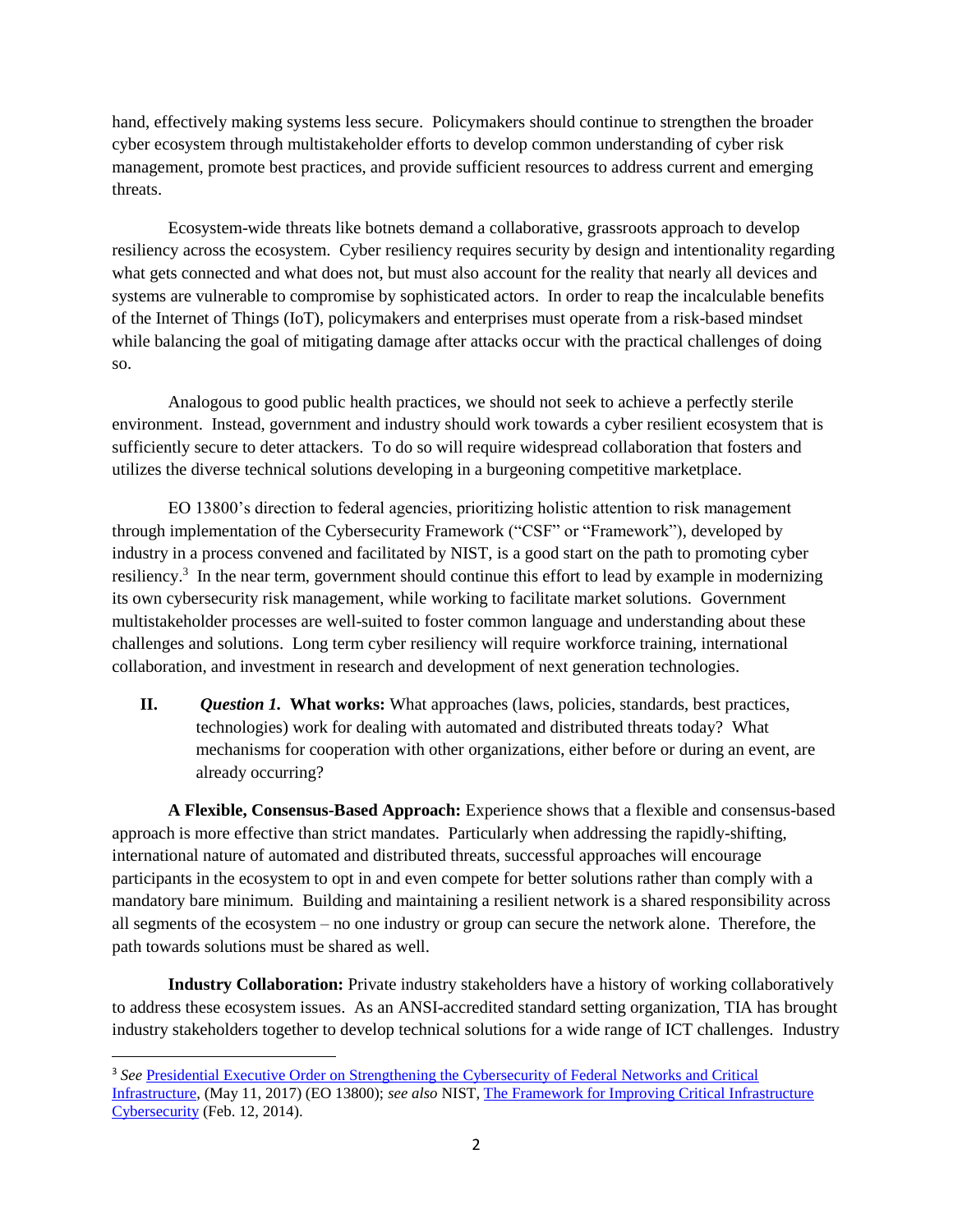stakeholders, including TIA and its members, continue to put considerable time and effort into developing standards in IoT cybersecurity specifically. 4 In addition to work on technical standards, TIA hosts a cybersecurity working group (CWG) that brings TIA members together to inform, connect, and advocate on cybersecurity policy. TIA's CWG continues to bring together industry and policymakers across various segments of the government to talk about challenges and opportunities for securing the IoT ecosystem, and to educate more broadly on cybersecurity (both within TIA and to external audiences).<sup>5</sup>

**Government-Facilitated Multistakeholder Processes:** Additionally, many governmentfacilitated stakeholder-driven approaches are already making strides to build cyber resiliency. The Department of Homeland Security's National Security Telecommunications Advisory Committee (NSTAC) as well as the Information Technology and Communications Sector Coordinating Councils convene industry stakeholders to provide recommendations regarding the nation's emergency preparedness and critical infrastructure security.<sup>6</sup>

Likewise, as noted above, the Cybersecurity Framework already accommodates a wide variety of organizations' differing cybersecurity needs across the broad landscape of the economy and provides a common language for addressing cybersecurity threats.<sup>7</sup> As TIA has noted elsewhere, the Framework has carefully balanced the development of meaningful communication tools with the need for a flexible, voluntary risk management process.<sup>8</sup> Beyond the Framework itself, NIST's workshops bring stakeholders together from all over the globe to address pressing issues contributing to automated and distributed threats such as securing the supply chain and authentication.<sup>9</sup> As NIST's work continues, TIA looks forward to continued partnership. Similarly, NTIA's ongoing multistakeholder processes, which have brought stakeholders together to address issues related to patching and updatability, and vulnerability disclosure, for example, offer a tested mechanism for further collaboration.<sup>10</sup> TIA and many of its members participate in this process and look forward to leaning on the useful work these processes produce.

NTIA already has the momentum to kick start such an approach here. As agencies work to meet the botnet reduction initiative laid out in EO 13800, NTIA's multistakeholder process could serve as an invaluable forum for the massive amount of work that needs to be done in this space. NTIA has a proven process for bringing a wide range of stakeholders together. There is no reason why that process could not be used to advance the goals underlying the EO.

 $\overline{\phantom{a}}$ 

<sup>4</sup> *See generally* Cisco, [Manufacturer Usage Description](https://datatracker.ietf.org/doc/draft-lear-ietf-netmod-mud/) ("MUD"); oneM2M, [Published Specifications;](http://www.onem2m.org/technical/published-documents) NTIA, [IoT](https://www.ntia.doc.gov/files/ntia/publications/iotsecuritystandardscatalog.pdf)  [Standards Catalog,](https://www.ntia.doc.gov/files/ntia/publications/iotsecuritystandardscatalog.pdf) Draft.

<sup>&</sup>lt;sup>5</sup> TIA [Securing the IoT](http://www.tiaonline.org/news-media/blog/tia-hosts-capitol-hill-policy-forum-securing-iot-network) (June 8, 2017) (bringing together industry experts, government, and cybersecurity thought leaders to discuss automated and distributed threats). The video recording was distributed broadly throughout TIA's membership, circulated on the Hill, and published on TIA's Facebook page and website. TIA's CWG also hosted a Cybersecurity Policy Briefing in May 2017, which educated TIA's widespread membership (many beyond the beltway and some international) on the cyber threat landscape, current policy initiatives, and how TIA member companies can engage in the process.

<sup>6</sup> *See* [About NSTAC;](http://www.dhs.gov/about-nstac) *see also* [IT Sector Coordinating Council,](http://www.it-scc.org/) [US Communications Sector Coordinating Council.](http://www.comms-scc.org/)

<sup>7</sup> *See* NIST, [The Framework for Improving Critical Infrastructure Cybersecurity](https://www.nist.gov/sites/default/files/documents/cyberframework/cybersecurity-framework-021214.pdf) (Feb. 12, 2014).

<sup>8</sup> TIA [Comments on Framework Version 1.1,](http://www.tiaonline.org/sites/default/files/TIA%20Comments%20on%20NIST%20Framework%20Update%204%2010%202017.pdf) at 2 (April 10, 2017).

<sup>9</sup> NIST [Cybersecurity Framework Workshop](https://www.nist.gov/sites/default/files/documents/2017/07/21/cybersecurity_framework_workshop_2017_summary_20170721_1.pdf) 2017 (July 21, 2017).

<sup>&</sup>lt;sup>10</sup> See e.g. NTIA Multistakeholder Process on [Internet of Things \(IoT\) Security Upgradability and Patching.](https://www.ntia.doc.gov/other-publication/2016/multistakeholder-process-iot-security)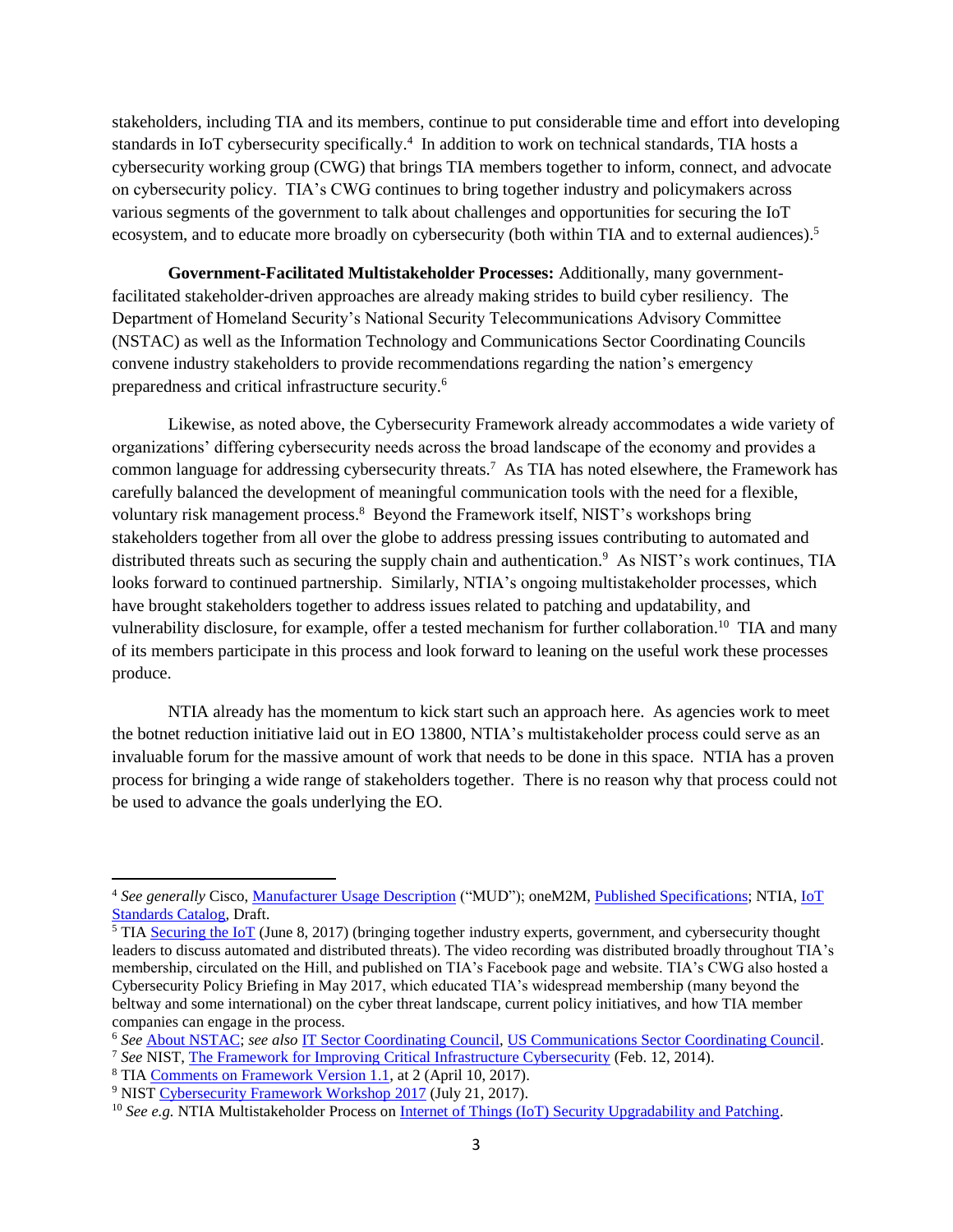**III.** *Question 2.* **Gaps:** What are the gaps in the existing approaches to dealing with automated and distributed threats? What no longer works? What are the impediments to closing those gaps? What are the obstacles to collaboration across the ecosystems?

Despite the volume of great work being done across the cybersecurity stakeholder community, several major issue areas still create obstacles to innovation and collaboration.

**The Economic Model:** First and perhaps foremost, cybersecurity is seen by many enterprises as an expense. In addition to basic capital, adequate risk management systems require significant staff time and resources. For some companies (especially startups) for whom cost can be prohibitive, any efforts to encourage better cybersecurity practices need to focus on lowering the costs and clarifying the financial benefits of implementing such practices.

**The Language Barrier:** There is a language barrier to crafting a unified approach to cyber resilience. The unparalleled diversity of those responsible for building and maintaining the ecosystem (spanning hundreds of spoken languages, a multitude of professional disciplines, culture, and more), contributes to the rich potential of the Internet, but at the same time it presents an immense challenge to crafting a coordinated approach to cyber resiliency. The government has already done a significant amount to break this barrier down, most notably in convening industry to develop the Framework, but could perhaps do more to help bridge those divides through additional multistakeholder efforts. We have already benefitted from much of this work and must build on that work in the years ahead.

**Barriers to Information Sharing**: TIA sees three primary barriers to information sharing: resources, return on investment, and regulation. Like cybersecurity in the broader sense, information sharing is expensive. Collecting and analyzing data, even internally, requires significant time, money, and personnel that many companies cannot afford to allocate. Given the opportunity cost of allocating these resources to sharing information (between departments, across industry, or with the government), there is not always a clear return on that investment, which most private enterprises require to justify expenses to boards and shareholders. Finally, when asked to share information with government entities, companies must tread a careful line in speaking to their regulators. Information sharing has different implications depending on the agency – while the FBI may want an ISP to maintain all evidence related to a breach so that it can build a case against an attacker, DHS may want the breach patched as soon as possible. Even those agencies without rulemaking or enforcement authority often strive to operate in transparent processes which make shared information public and available for other regulators.

**The International Problem:** As specifically outlined in Question 6 of the RFC, botnets are an ecosystem issue requiring an international effort to address. At the recent NIST Workshop on *Enhancing Resilience of the Internet and Communications Ecosystem*, Georgia Tech Professor David Dagon spoke about disparate incentives for enhancing cybersecurity between countries whose economies rely heavily on the Internet and those that do not. As the Communications Sector Coordinating Council notes, most botnet traffic is initiated from outside the United States.<sup>11</sup> While U.S. law enforcement may be able to identify from which country an attack originates and may even be able to pinpoint the attacking entity itself, it can also be difficult to bring local laws to bear. With respect to insecure devices, most relevant supply chains are exceedingly complex and in the scope of those chains attackers will exploit the weakest

 $\overline{\phantom{a}}$ 

<sup>&</sup>lt;sup>11</sup> CSCC [Industry Technical White Paper](https://docs.wixstatic.com/ugd/0a1552_18ae07afc1b04aa1bd13258087a9c77b.pdf) at 13 (July 17, 2017).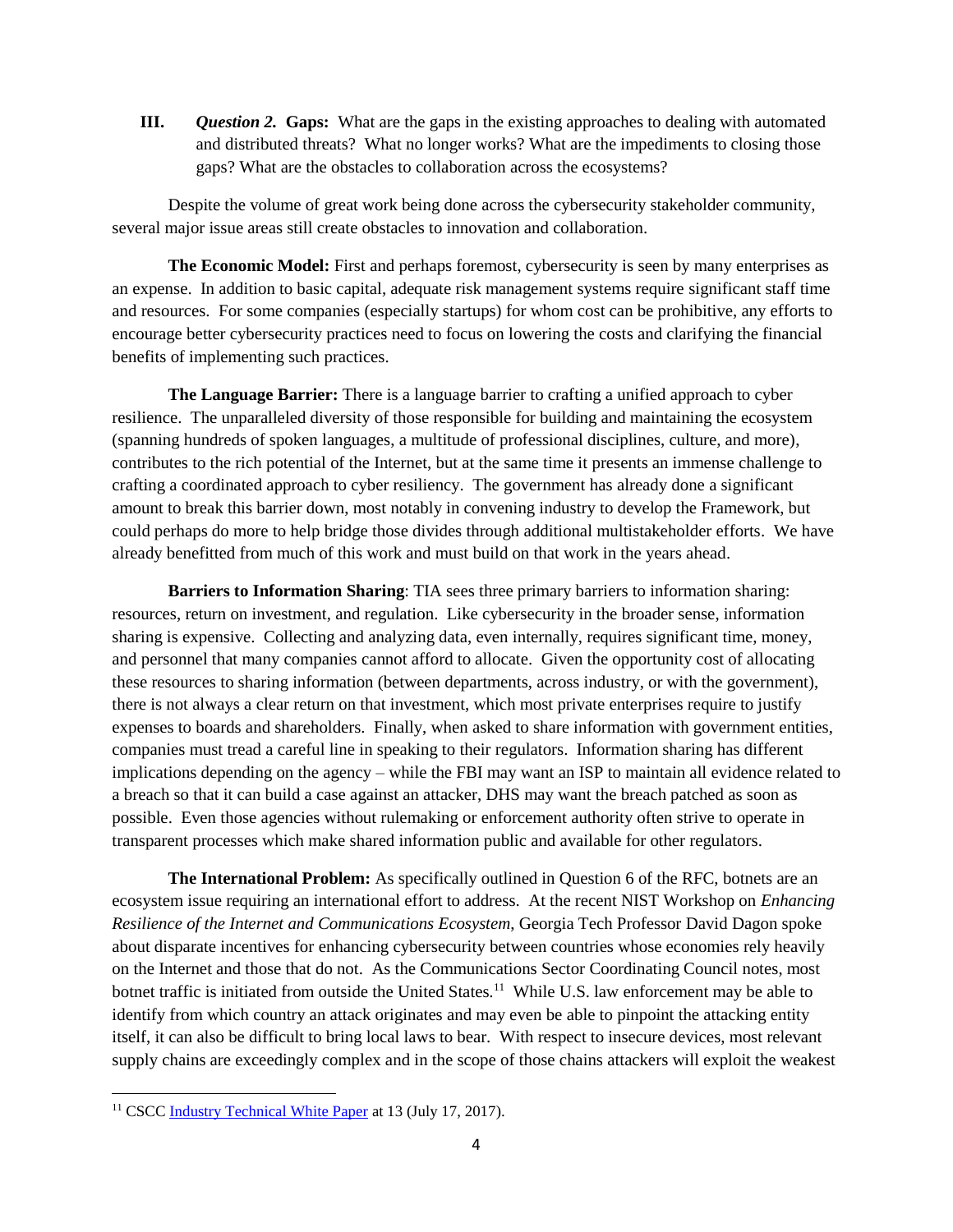defense. For protective measures to work, different components of the supply chain must have similar information and awareness. TIA has noted elsewhere that the global nature of ICT requires international and industry-driven best practices and standards.<sup>12</sup> As automated and distributed cyber threats are international in nature, a U.S.-only approach will prove inadequate. International agreement on such issues, while vital, can be complex and difficult to achieve.

**IV.** *Question 3.* **Addressing the problem:** What laws, policies, standards, practices, technologies, and other investments will have a tangible impact on reducing risks and harms of botnets? What tangible steps to reduce risks and harms of botnets can be taken in the near term? What emerging or long term approaches may be promising with more attention, research, and investment? What are the public policy implications of the various approaches? How might these be managed, balanced, or minimized?

**Improve Government Cybersecurity Practices:** Modernizing the government's own IT systems and cybersecurity risk management processes is a critical immediate step. In addition to protecting the safety of our nation's systems, by getting their own houses in order, policymakers can educate themselves and promote good cybersecurity practices through procurement processes. By requiring federal agencies to start using the Cybersecurity Framework, EO 13800 has taken a step in this direction. Of course, the modernization of government IT systems will require ongoing work beyond this initial action.

**Facilitate a Competitive Cybersecurity Market:** As discussed above, existing approaches like the NTIA multistakeholder processes offer a viable near-term solution. Companies all over the globe are working to develop smart forms of network management and technologies at the edge to diminish the propagation of botnets. For example, Samsung and IBM recently partnered to develop ADEPT (Autonomous Decentralized Peer-to-Peer Telemetry), which uses blockchain technology to build a distributed network of IoT devices, providing a secure, low-cost way for devices to interact.<sup>13</sup> Through development of ADEPT, the partnership hopes to enable self-maintaining IoT devices to signal operational issues, retrieve patches, and more.<sup>14</sup> At the network level, Cisco's ASA Botnet Traffic Filter complements existing endpoint security solutions by monitoring network ports for rogue activity and detecting infected internal endpoints sending command and control traffic back to a host on the Internet.<sup>15</sup> The Ericsson Security Manager transitions security from the traditional manual and reactive approach to an automated, predictive approach in which the security management function and policy orchestration engine dynamically deploy and adjust security controls and related configurations in real time to meet changing threats.<sup>16</sup> These are just a few examples. In the near term, NTIA could accelerate these and other solutions through its multistakeholder process. By convening experts to develop a better understanding of the challenges and opportunities in developing market solutions, NTIA can foster cyber resiliency across the ecosystem.

 $\overline{a}$ 

<sup>12</sup> *See* [TIA Comments](http://www.tiaonline.org/sites/default/files/TIA%20Comments%20on%20NIST%20Framework%20Update%204%2010%202017.pdf) on NIST Framework v1.1.

<sup>13</sup> *See* IBM ADEPT Practitioner Perspective – [Pre Publication Draft](http://www.scribd.com/mobile/doc/252917347/IBM-ADEPT-Practioner-Perspective-Pre-Publication-Draft-7-Jan-2015) (Jan. 7, 2015).

 $^{14}$  *Id.* 

<sup>&</sup>lt;sup>15</sup> Cisco [ASA Botnet Traffic Filter.](http://www.cisco.com/c/dam/en/us/products/collateral/security/asa-5500-series-next-generation-firewalls/at_a_glance_c45-530437.pdf)

<sup>&</sup>lt;sup>16</sup> Ericsson [Security Management.](https://www.ericsson.com/en/in-focus/security/security-management)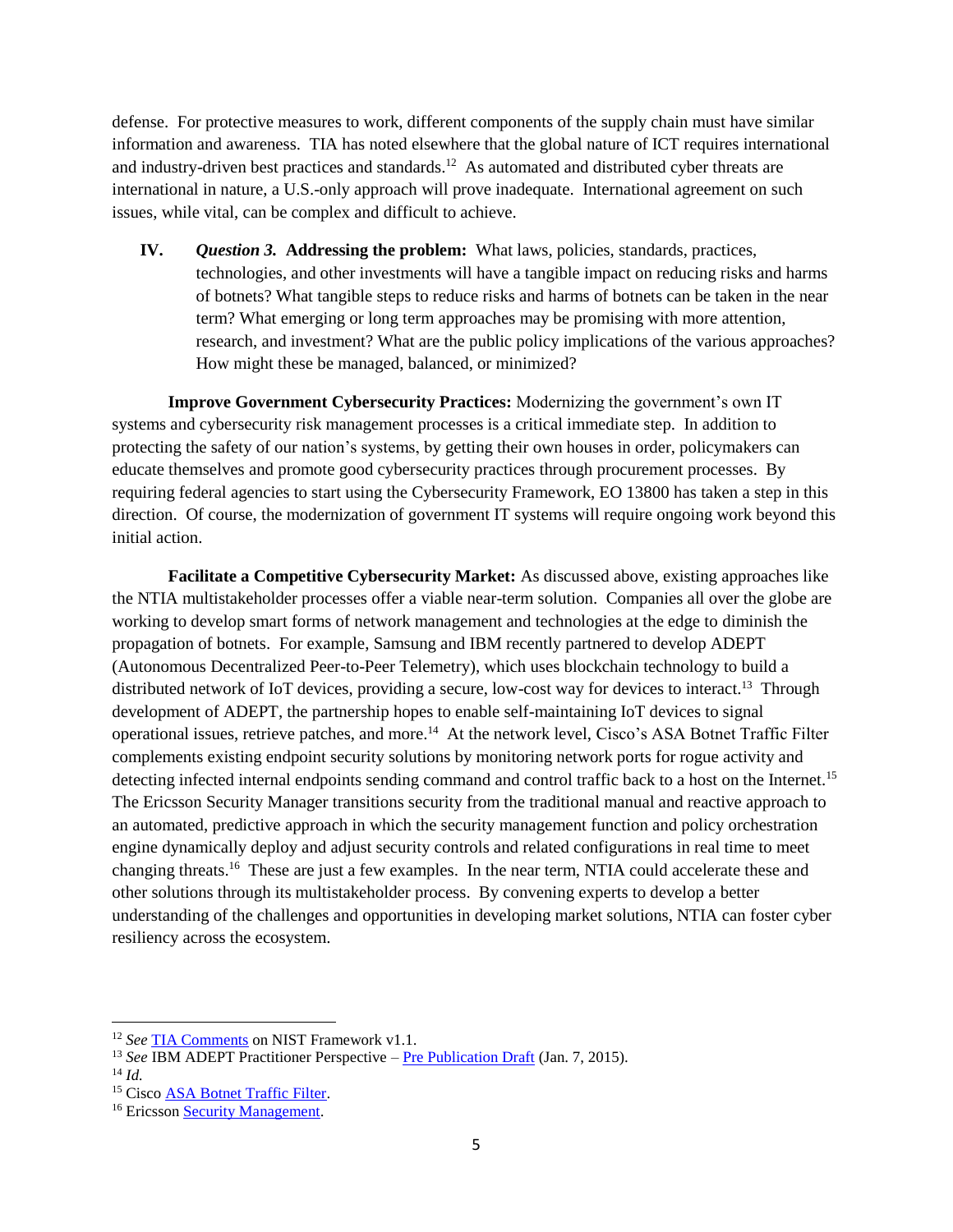**Invest in Research & Development:** As multistakeholder efforts present an important immediate step, they must be matched with resources to drive innovation forward. With the advent of distributed trust technologies and developments in quantum computing, our systems are on the verge of major change. To remain competitive in international markets and defend against foreign adversaries, the United States must invest in and encourage investment in cutting edge ICT research. The government should prioritize funding for NIST and NTIA and should consider grants for public/private research and development.

**V.** *Question 4.* **Governance and collaboration:** What stakeholders should be involved in developing/executing policies, standards, best practices, and technologies? What roles should they play? How can stakeholders collaborate across roles and sectors, and what should this collaboration look like, in practical terms?

As noted above, TIA believes that collaboration by all stakeholders in the ecosystem is imperative and that it should be broadly inclusive and widely representative. Every stakeholder has a role to play in sharing the responsibility of bringing security and resiliency to the ecosystem. TIA and its members embrace this shared responsibility.

**VI.** *Question 5.* **Policy and the role of government:** What specific roles should the Federal government play? What incentives or other public policies can drive change?

**Be an Example:** As noted above, choices the government makes through procurement processes and behavior ripple throughout the ecosystem. For many major ICT companies, government agencies and institutions are the most significant customer base. Even in areas where the government does not represent the largest customer, however, by developing good cyber risk management processes and modernizing IT systems, the government can better protect the people it serves, help train a sophisticated cyber workforce, and demonstrate American commitment to the shared responsibility of cyber resiliency abroad.

**Convene and Facilitate:** Government should act as a convener and facilitator, rather than imposing a singular, inflexible regime that would govern all stakeholders' activities in a one-size-fits-all fashion. Where industry leads in technical innovation and expertise, government is in a good position to bring diverse stakeholders together to exchange information and build on each other's ideas. As noted above, existing multistakeholder processes are already driving positive changes in this regard, and these processes are particularly well-suited to addressing ecosystem-wide issues like botnet reduction.

**Share Information:** Additionally, government may often be in the best position to learn of information that is valuable to the private sector's ability to respond to threats. The government should demonstrate its willingness to share that information. Specific moves like formalizing the interagency vulnerabilities equities process would be a great start.

**VII.** *Question 6.* **International:** How does the global nature of the internet and digital supply chain affect how we should approach this problem? How can solutions explicitly address the international aspects of this issue?

While no one country can solve the botnet threat by itself, the U.S. can lead the way. As discussed above, industry is already working to develop diverse technical solutions to build cyber